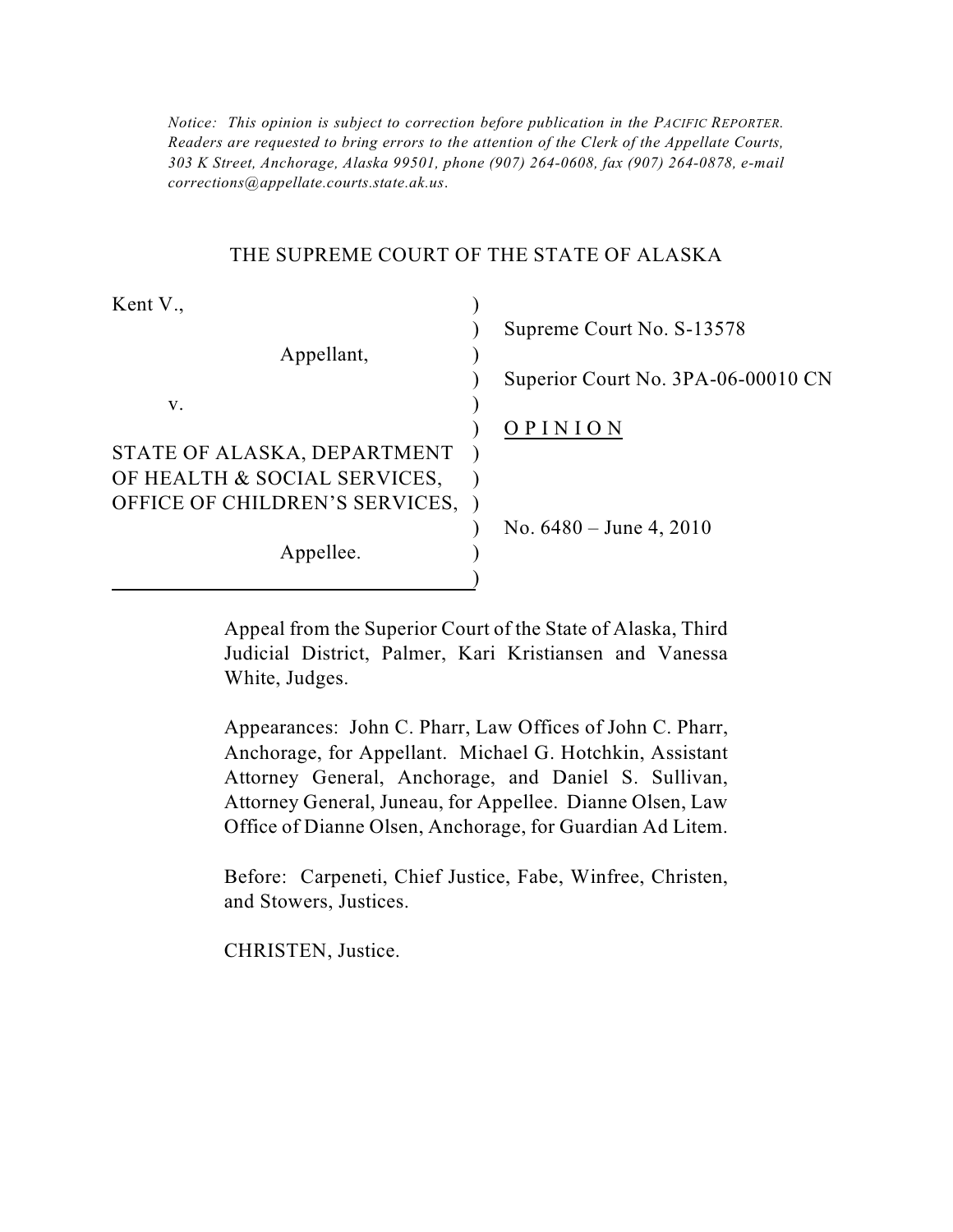#### **I. INTRODUCTION**

 Kent and Naomi are the biological parents of Kenny,**<sup>1</sup>**who was born in November 2002. In September 2007 the Office of Children's Services (OCS) filed a petition to terminate Kent's and Naomi's parental rights. The petition was denied in July 2008 following a bench trial because the superior court did not find beyond a to trial. At the second trial, OCS relied upon psychological examinations of Kenny and Naomi that were conducted after the first trial and also introduced evidence from the first doctrine of res judicata. Because the trial court appropriately considered the entirety of Kenny's history and because the second petition presented new material facts, we affirm reasonable doubt that placement with Naomi would be harmful to Kenny. A second petition to terminate Kent's and Naomi's parental rights was filed in October 2008. Kent filed a motion to dismiss the second petition, arguing that it was barred by the doctrine of res judicata. The superior court denied the motion to dismiss and the case proceeded trial. The court granted the second petition and terminated the parental rights of both parents. On appeal, Kent renews his argument that the second petition was barred by the the trial court's termination of parental rights.

### **II. FACTS AND PROCEEDINGS**

 Kent is the biological father of Kenny, who was born in November 2002 and is an "Indian child" under the Indian Child Welfare Act (ICWA).<sup>2</sup> Kent has a history of criminal conduct and alcohol abuse and he was incarcerated when Kenny was born. Kenny's mother, Naomi, has a history of poly-substance abuse. Naomi was participating in a residential substance abuse program when Kenny was born and one of her older

<sup>&</sup>lt;sup>1</sup> This opinion uses pseudonyms for the parties involved.

<sup>&</sup>lt;sup>2</sup> 25 U.S.C.  $\S$  1903(4).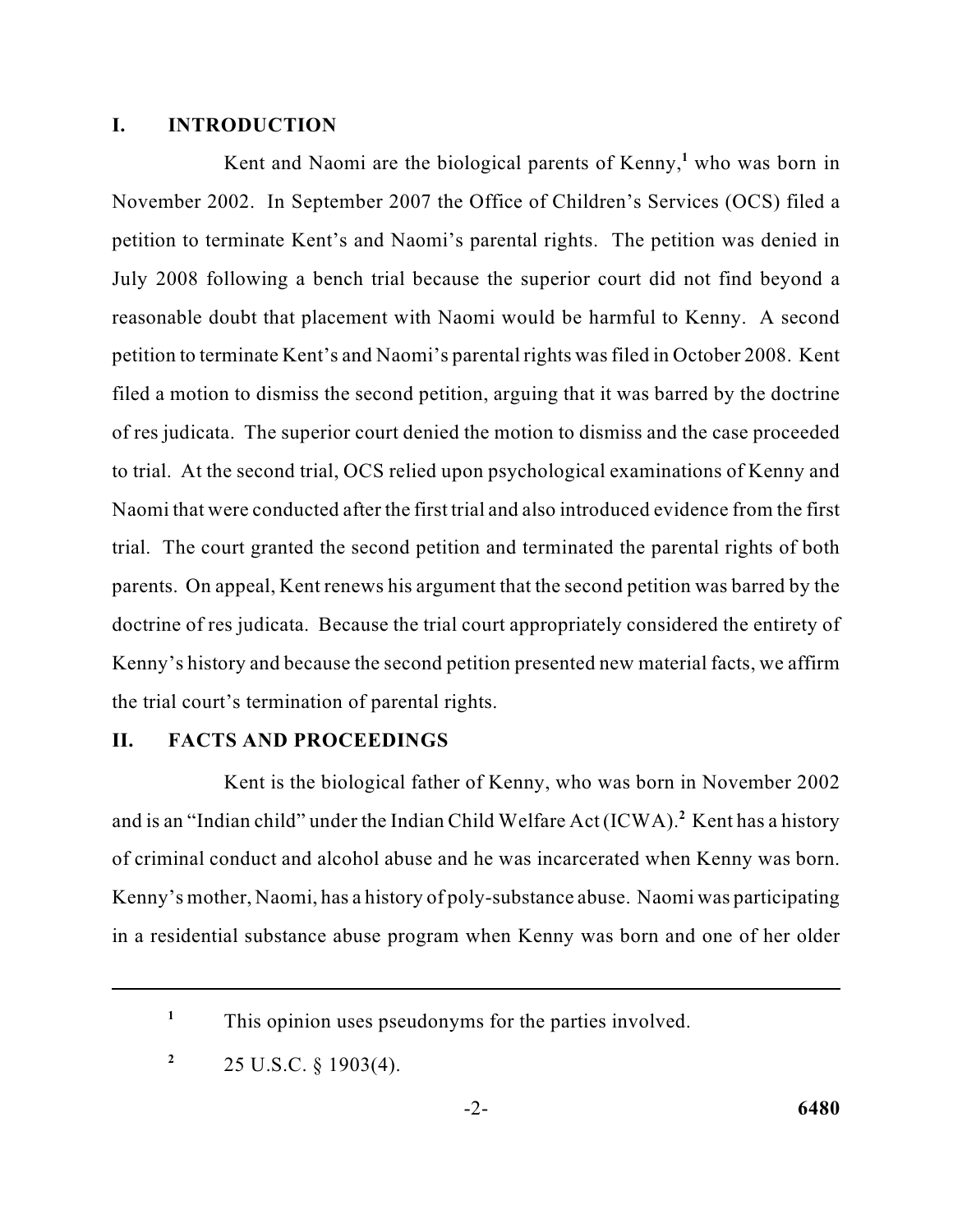for custody when Kenny was just days old. The court granted OCS supervision, Kenny remained placed with Naomi, and the petition was dismissed by OCS in December 2004. children was in the State's custody. Because of her circumstances, OCS filed a petition

 it was dangerous for Kenny to live with Naomi because Naomi's husband was abusive and Naomi was continuing to use drugs. Following an investigation, OCS filed a new In February 2006, Kent made a report of concern to OCS. He alleged that CINA petition in April 2006 and again took emergency custody of Kenny. At the time, Kent was working on the North Slope and had no established relationship with Kenny. Kenny was placed with his current foster family in June 2006. He has lived with them continuously since that time.

 establish a relationship with Kenny. The goal was a full transition to Kent's care. The overnight visits, and, eventually, weekend visits. In May 2007, the final weekend before Kenny was to transition to a trial living situation with Kent, OCS received a substantiated report that Kent had resumed drinking and had slapped Kenny. A few days later, Kent After resuming custody, OCS began working with Kent to help him process started with telephone conversations and progressed to daytime visits, then was arrested for his fifth DUI, and the plan for a trial placement in Kent's home was abandoned.

OCS petitioned to terminate Kent's and Naomi's parental rights in September 2007 and a trial was held in April and June 2008. The superior court focused its findings on Naomi; Kent was not available to parent at the time because he was incarcerated. The superior court ruled that OCS proved by clear and convincing evidence that Kenny was a child in need of aid. But emphasizing the high burden of proof in ICWA cases — proof beyond a reasonable doubt including testimony of a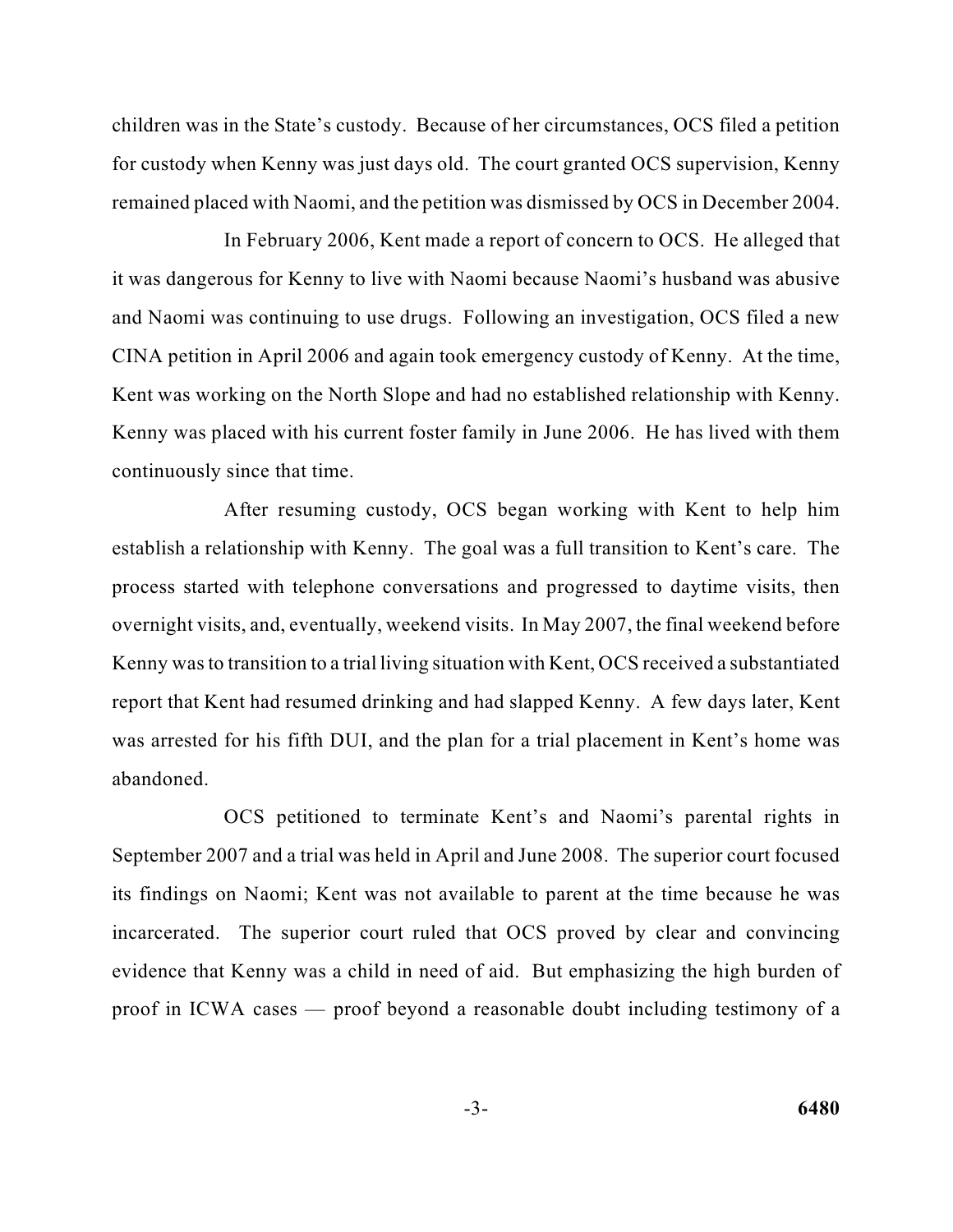because it did not find that Kenny would suffer serious emotional or physical damage if . . . would result in serious harm to [Kenny]." The court also stated that "under the there's nothing there to suggest placement would be harmful." The only statement the qualified expert witness<sup> $3$ </sup> — the court did not terminate either party's parental rights Naomi's parental rights were not terminated. The court noted that OCS's expert witnesses "really had nothing to say about whether or not putting [Kenny] with [Naomi] circumstances, [Naomi] is being so closely monitored by the program that she's in, court made about Kent was that he "is currently incarcerated pending trial and unavailable to meet [Kenny's] needs."

 their opportunity and they lost it." The court responded that OCS would have to file a motion to reopen the evidence if it "wants to have a second bite at the apple" so that the parents would have an opportunity to respond. OCS did not file such a motion, and no Immediately after the court's oral ruling, OCS's attorney asked the court if it would allow OCS to present another witness who OCS believed could meet the ICWA standard. Counsel for Naomi and Kent both objected, arguing that OCS "had appeal was taken from the superior court's decision.

 A little over a month after the court denied OCS's first petition, Kenny participated in a series of psychological evaluations with Dr. Melinda Glass. Dr. Glass authored a report that concluded, among other things, that:

> Underneath [Kenny's] apparent outward ability to function is likely extreme emotional chaos. [Kenny] cannot afford

 $\overline{\mathbf{3}}$  reasonable doubt, including testimony of qualified expert witnesses, that the continued **<sup>3</sup>**25 U.S.C. § 1912(f) ("No termination of parental rights may be ordered in such proceeding in the absence of a determination, supported by evidence beyond a custody of the child by the parent or Indian custodian is likely to result in serious emotional or physical damage to the child.")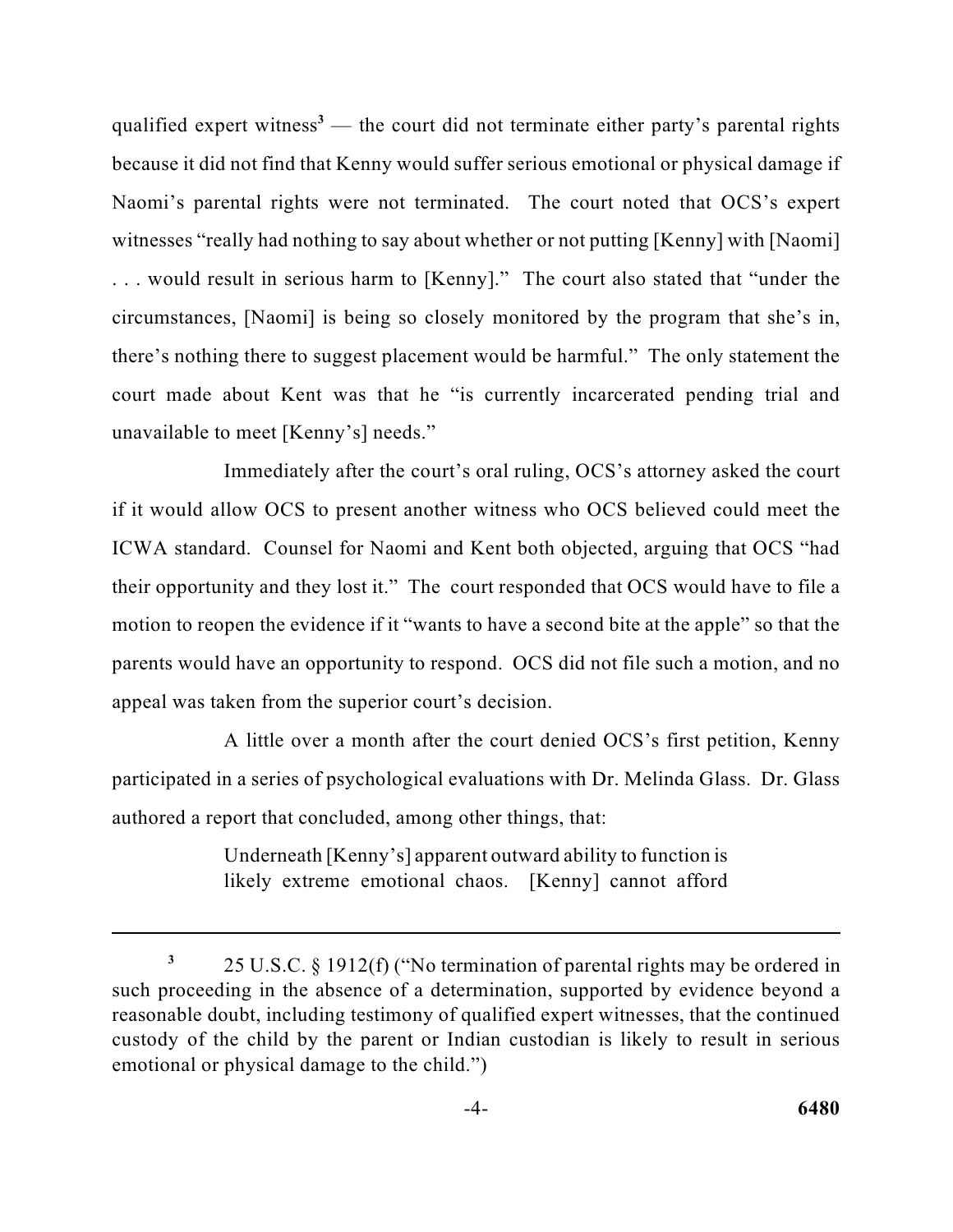another trauma, another failed placement, or any disruption in his life. Another disruption would likely be very damaging to his ability to form trusting relationships and severely compromise his ability to develop normally.

[Kenny] has been through trauma and instability that has impacted his resiliency and ability to trust. Another move would cause a significant risk to his present stability. He is fragile and vulnerable, and in order to have a chance to function as a normal child he needs stability, appropriate parenting, and confidence in his environment.

About two months after the first petition was denied, Dr. Russell Cherry conducted a neuropsychological evaluation of Naomi. He concluded that given her

history of noncompliance with treatment plans and probation requirements:

. . . .

 the onus of responsibility should be upon the patient to prove that she can maintain sobriety, maintain employment, abstain violate other probationary requirements for a period of 12-24 months before she could even be considered for duties as a from abusive relationships with criminals/felons, and not primary caregiver of her child.

 He also reported that Naomi stated "that she has 'no regret' regarding her past history," which supported his conclusion that "[g]iven the apparent fact that the patient does not appear to take responsibility for her past actions, she appears to be at elevated risk for repeating them."

 On October 2, 2008, OCS filed a second petition to terminate the parental rights of Kent and Naomi. In addition to the prior allegations, the second petition included extensive references to the post-trial psychological examinations and recommendations.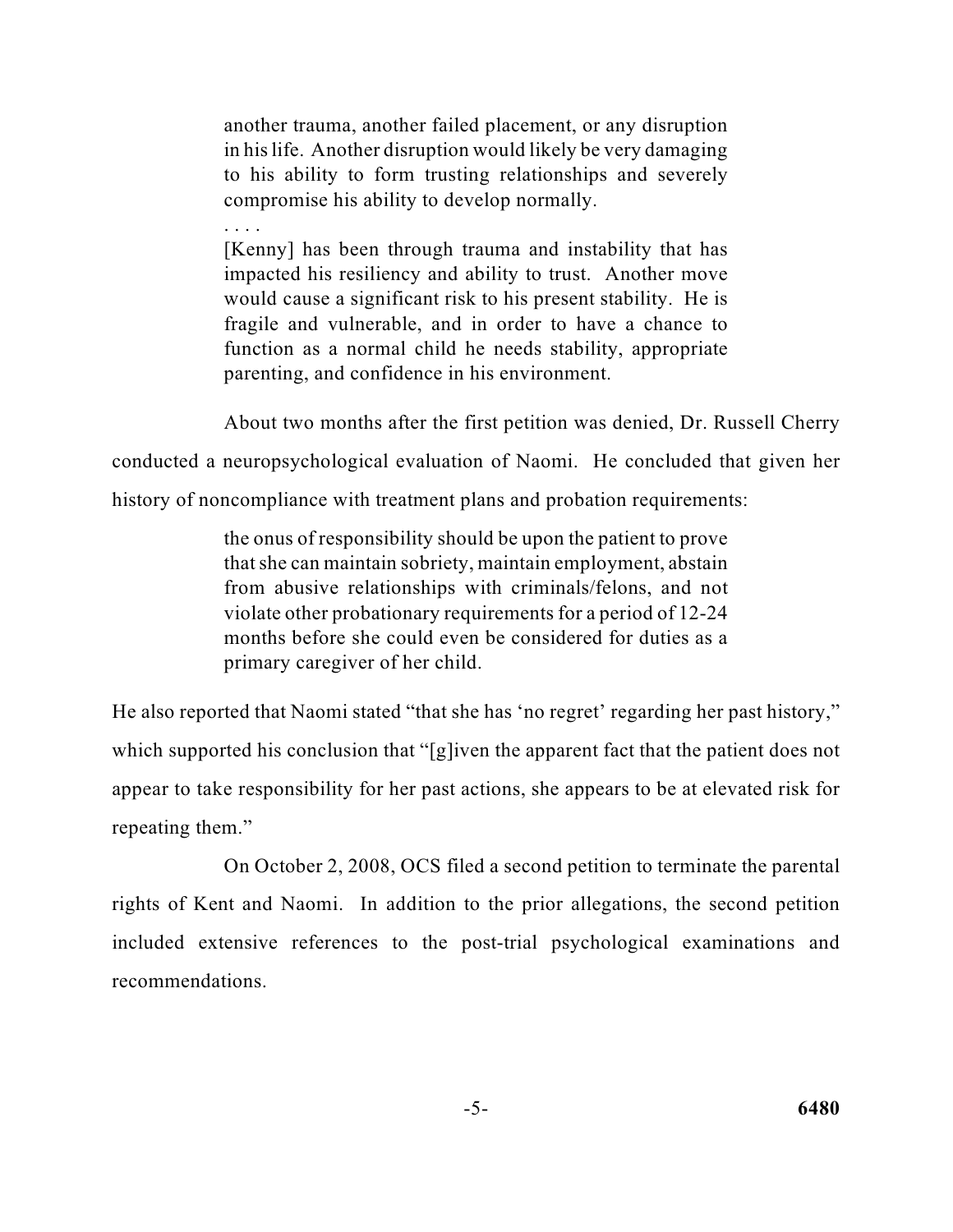program, including the consumption of alcohol, on October 24, 2008. As a result, she Naomi was arrested for violating conditions of her electronic monitoring was returned to prison with a scheduled release date of February 1, 2011.

 based on the doctrine of res judicata. OCS opposed the motion, as did the guardian ad litem (GAL) appointed for Kenny. On November 3, 2008, the court held a hearing to consider a petition to extend OCS's custody of Kenny. The court concluded that Kent contact with her abusive husband. The GAL also noted that Kent had not "demonstrated May 2007. Following a permanency hearing held December 4, 2008, the court again dismiss. The court denied the motion, finding that the second petition raised new facts On October 28, 2008, Kent filed a motion to dismiss the second petition and Naomi had not "made substantial progress to remedy [their] conduct." The GAL submitted a report outlining Naomi's relapse, subsequent incarceration, and continuing any willingness for reunifying with his son" since his failed trial home placement in concluded that Kent and Naomi had not "made substantial progress to remedy [their] conduct." The same day, the superior court heard oral argument on Kent's motion to and that Kent's res judicata arguments were not persuasive in the context of a CINA case.

 abuse program at the time of the second trial and had not seen Kenny since July 2008. A second trial was held in March 2009. Kent was in a residential substance Kent did not present any witnesses or evidence and he acknowledged he was not in a position to have Kenny placed with him. But Kent's clear position at trial was that he did not want to lose his parental rights.

 In its May 2009 written findings of fact, the court repeated many of its findings from the first termination trial, including that Kent remained "unavailable to parent, based on incarceration, neglect, [and] drug and alcohol use . . . that substantially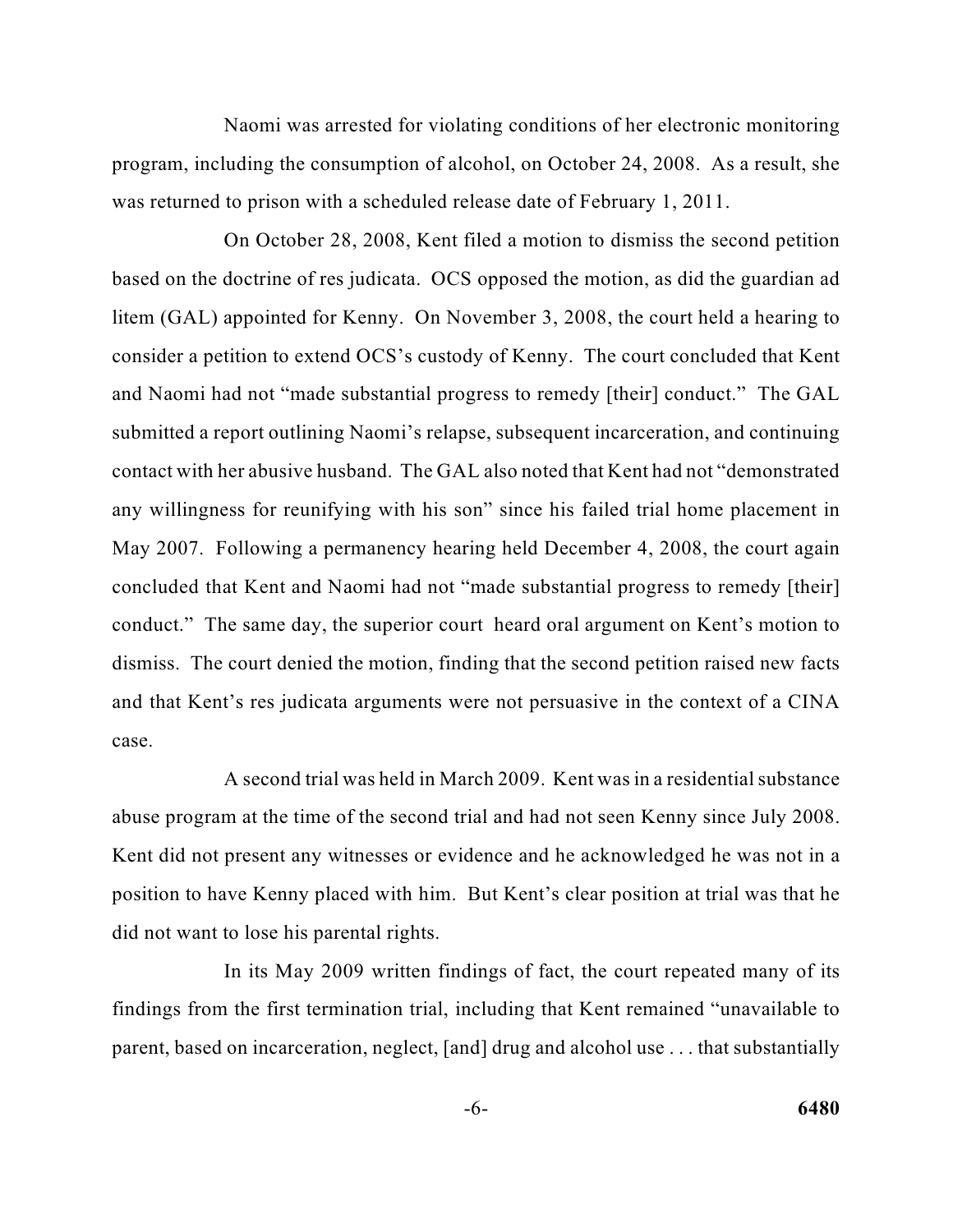[Kenny]," and it observed that Kent was still awaiting trial and possible sentencing on impair [his] ability to parent." The court again found that Kent had "not sufficiently shown any long-term success living in an unstructured environment to warrant return of his fifth DUI charge, which carried a minimum of three years incarceration. The court also found that Kent "has not indicated any willingness to reunify with [Kenny] and instead has offered to relinquish [his parental rights] if [Kent's] aunt and uncle . . . adopt [Kenny]." Citing to testimony presented at the second trial, including Dr. Glass's testimony, the superior court concluded that "[t]here is evidence beyond a reasonable doubt . . . that return of [Kenny] to [Naomi's] or [Kent's] custody is likely to result in serious emotional damage to the child."

 Kent appeals. He argues the superior court erred by not concluding that the second petition was barred by res judicata.

#### **III. STANDARD OF REVIEW**

Application of the doctrine of res judicata presents questions of law which we review de novo.**<sup>4</sup>**

#### **IV. DISCUSSION**

# **A. OCS's Second Petition To Terminate Kent's Parental Rights Is Not Barred by Res Judicata.**

Kent argues that we should reverse the superior court's decision terminating

his parental rights on the grounds that OCS's second petition is barred by res judicata.**<sup>5</sup>**

**<sup>4</sup>***Alderman v. Iditarod Properties, Inc.*, 104 P.3d 136, 140 (Alaska 2004).

<sup>5</sup> Kent also discusses the related doctrine of collateral estoppel in his and does not make clear in his briefs what issue he believes should be precluded, we do appellate briefs. However, because Kent based his arguments below on res judicata rather than collateral estoppel, did not raise collateral estoppel in his points on appeal, (continued...)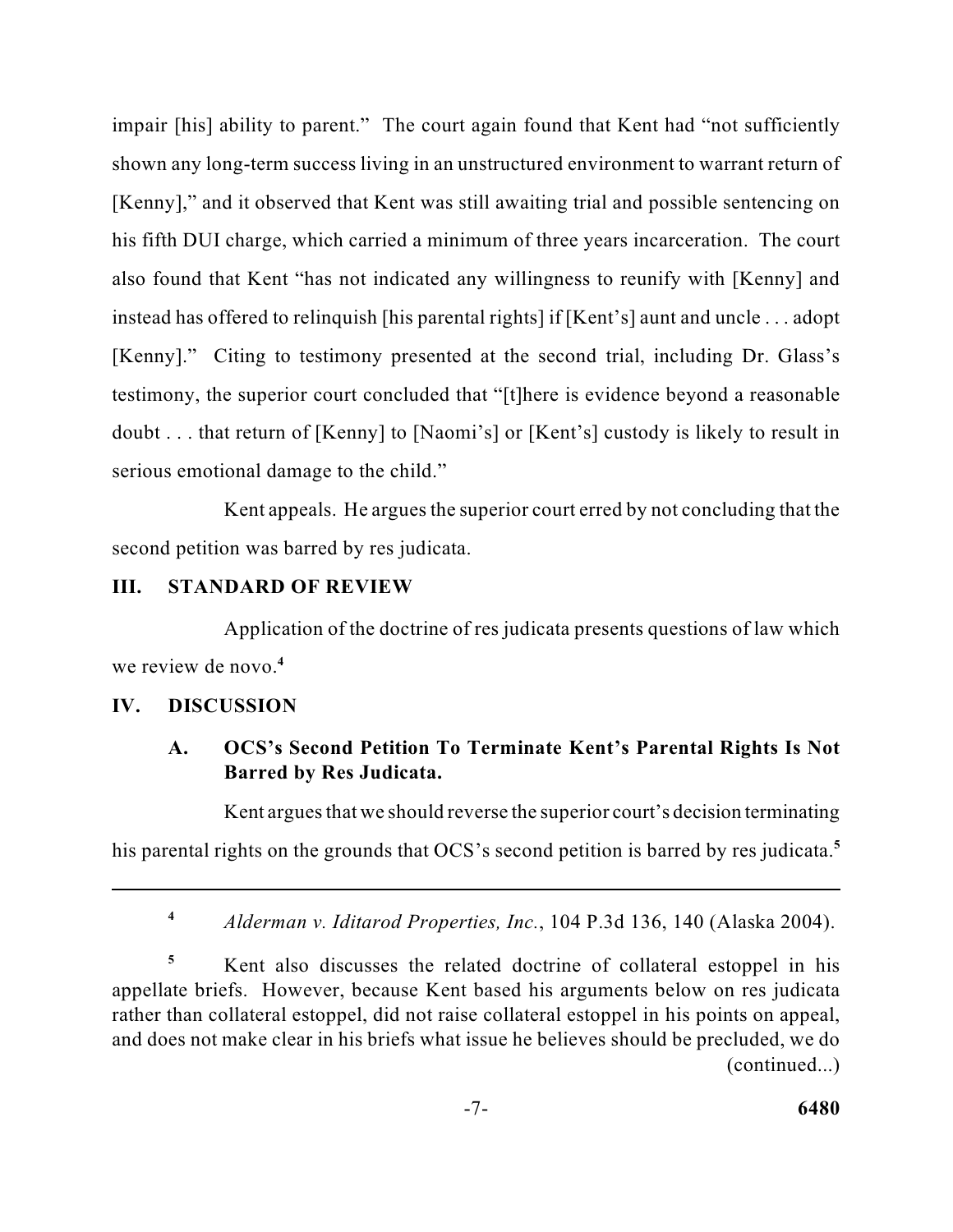But he makes no substantive challenge to the court's conclusion that OCS met its burden of proving the elements necessary to sustain its petition.**<sup>6</sup>**

 a subsequent action if the prior judgment was (1) a final judgment on the merits, (2) from efficiency"<sup>8</sup> and "has as its primary objective . . . judicial finality."<sup>9</sup> We have noted that "[t]o the extent that a litigant is allowed to try his case in multiple tribunals, the court is inviting forum shopping and nuisance litigation."**<sup>10</sup>**But "the policy of finality underlying Under the doctrine of res judicata "a final judgment in a prior action bars a court of competent jurisdiction, [and] (3) in a dispute between the same parties . . . about the same cause of action."<sup>7</sup> The doctrine is based on "policies of judicial

**5** (...continued)

 not address the doctrine of collateral estoppel here. *Hagans, Brown & Gibbs v. First Nat'l Bank of Anchorage*, 783 P.2d 1164, 1166 n.2 (Alaska 1989) ("Issues not properly raised . . . at trial are not properly before this court on appeal.").

<sup>6</sup> One of Kent's points on appeal is "[t]he trial court erred in terminating argument that he is not challenging the substance of the superior court's conclusions, we consider any substantive challenge waived. *Wasserman v. Bartholomew*, 38 P.3d 1162, [Kent's] parental rights," but because he did not brief this issue and conceded at oral 1171 (Alaska 2002) (concluding plaintiff waived issue, even though it was point on appeal, because it was not briefed).

 **<sup>7</sup>***Plumber v. Univ. of Alaska Anchorage*, 936 P.2d 163, 166 (Alaska 1997).

**<sup>8</sup>***Anchorage Police Dept. Employees Ass'n v. Feichtinger*, 994 P.2d 376, 387 (Alaska 1999).

 judicata "is founded upon the generally recognized public policy that there must be some end to litigation and that when one appears in court to present his case, is fully heard, and **<sup>9</sup>***Drickersen v. Drickersen*, 546 P.2d 162, 169 (Alaska 1976) (noting that res the contested issue is decided against him, he may not later renew the litigation in another court") (citing *Heiser v. Woodruff*, 327 U.S. 726, 733 (1946)).

**<sup>10</sup>***Feichtinger*, 994 P.2d at 387.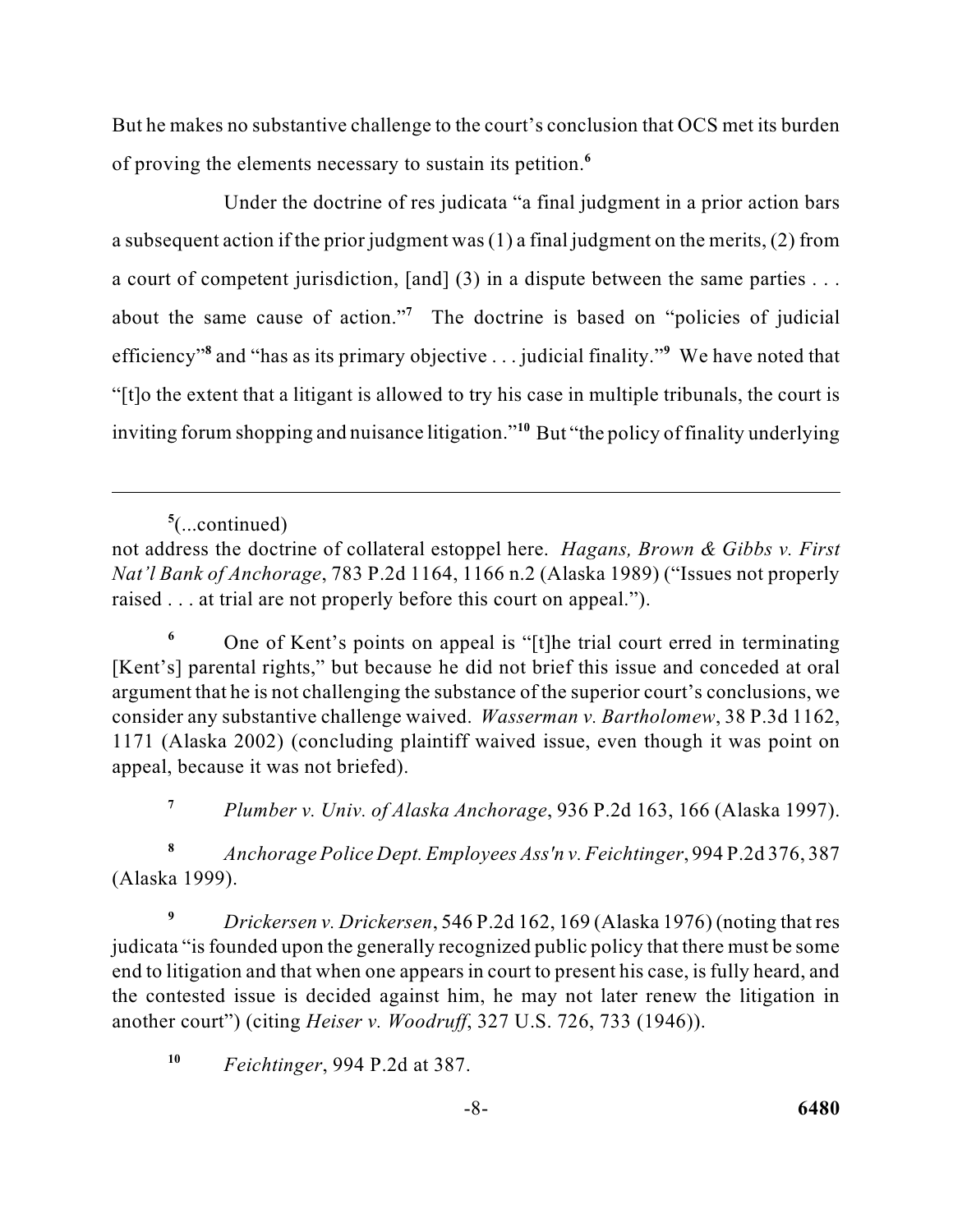res judicata . . . must be tempered by our paramount concern that a party be afforded his day in court."**<sup>11</sup>** Furthermore, "res judicata does not act as a bar when the conduct giving rise to the second suit occurs after the conclusion of the first suit."**<sup>12</sup>**

### **1. Other jurisdictions have expressed concern about applying res judicata in child welfare cases.**

 be applied in cases where the state seeks to terminate parental rights, reasoning that the It is a question of first impression in Alaska whether the doctrine of res judicata applies in the context of a petition to terminate parental rights.<sup>13</sup> As OCS and the GAL note, courts in other jurisdictions have questioned whether res judicata should circumstances in a child's life are ever-changing and that the court's focus must be on the child's welfare. For example, the Utah Court of Appeals has stated that "to effectively determine the best interests of a child, a court must be free from the imposition of artificial constraints that serve merely to advance the cause of judicial economy."**<sup>14</sup>** The Utah court continued: "determining whether the circumstances of child abuse or abandonment justify terminating parental rights is not the type of 'needless

 $\S 24$  cmt. f (1982)). Comment (f) of the RESTATEMENT (SECOND) OF JUDGMENTS  $\S 24$ **<sup>12</sup>***Plumber*, 936 P.2d at 167 (citing RESTATEMENT (SECOND) OF JUDGMENTS states that "[m]aterial operative facts occurring after the decision of an action with respect to the same subject matter may in themselves, or taken in conjunction with the antecedent facts, comprise a transaction which may be made the basis of a second action not precluded by the first."

<sup>13</sup> We rejected a res judicata claim in the context of a child custody proceeding where a father's allegation of drug use by the mother constituted a substantial change in circumstances, concluding that the issue of the mother's drug abuse was not being "relitigated." *Fardig v. Fardig*, 56 P.3d 9, 12 (Alaska 2002).

**<sup>14</sup>***In the Interest of J.J.T.*, 877 P.2d 161, 164 (Utah App. 1994).

**<sup>11</sup>***Palfy v. First Bank of Valdez*, 471 P.2d 379, 384 (Alaska 1970).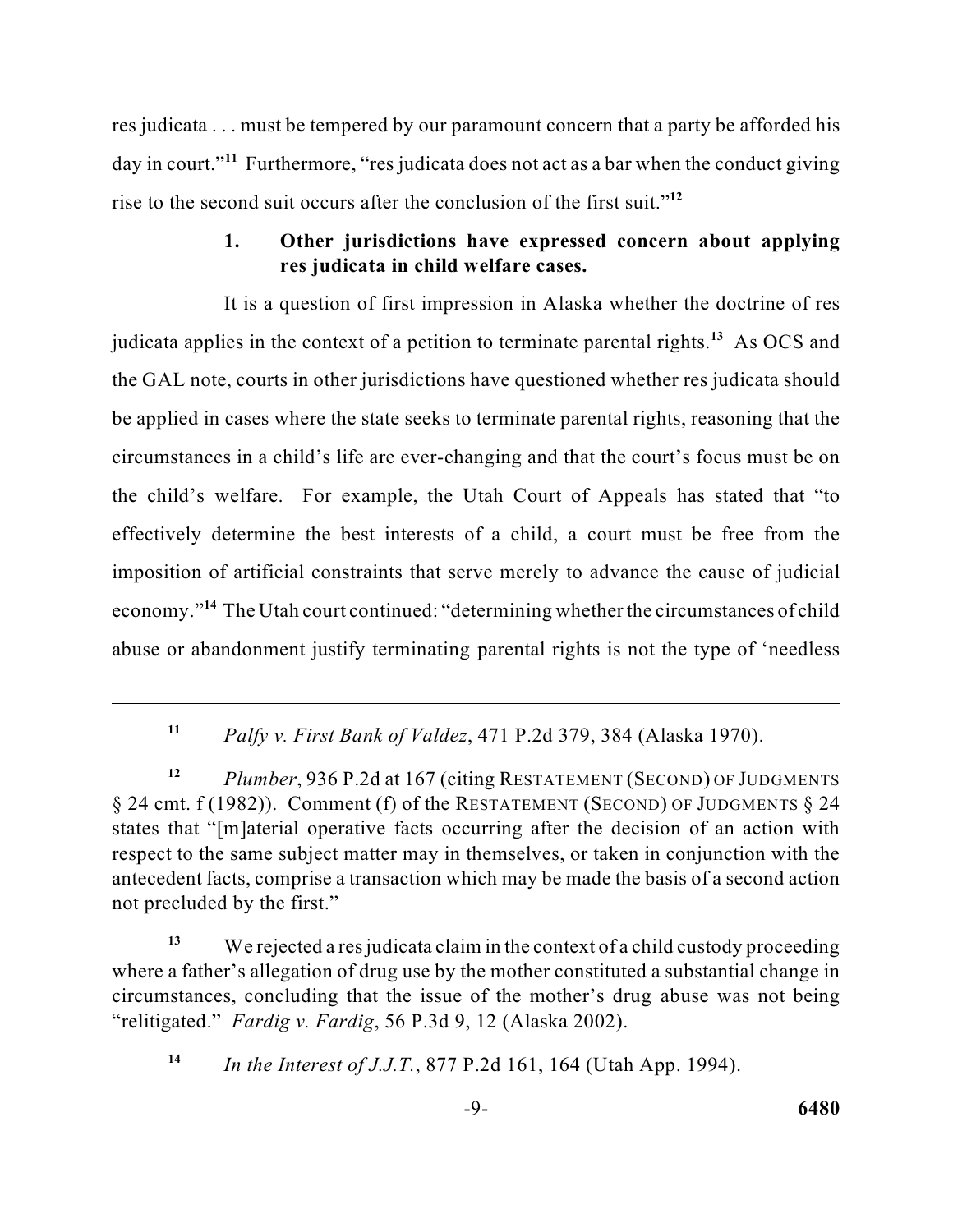litigation' contemplated by the doctrine of res judicata."<sup>15</sup> The Supreme Court of South Dakota has stated that "when it comes to protecting children res judicata should be cautiously applied."**<sup>16</sup>**

We have stated that "in a termination trial, the best interests of the child, not those of the parents, are paramount."**<sup>17</sup>**And we agree with other jurisdictions that the prospect of applying the doctrine of res judicata to CINA cases presents troubling questions.**<sup>18</sup>** But we do not decide here whether res judicata may ever be applied to child

**<sup>15</sup>***Id.* 

**<sup>16</sup>***People ex rel. L.S.*, 721 N.W.2d 83, 90 (S.D. 2006).

 **<sup>17</sup>***A.B. v. State, Dept. of Health & Social Servs.*, 7 P.3d 946, 954 (Alaska  2000) (quoting *A.A. v. State, Dep't of Family & Youth Servs.*, 982 P.2d 256, 260 (Alaska 1999)).

 **<sup>18</sup>***See In re Pardee*, 475 N.W.2d 870, 874 (Mich. App. 1991) (doctrine of res *In Interest of J.R.*, 711 P.2d 701, 703 (Colo. App. 1985) ("Although the policy of its role as *parens patriae* from seeking a resolution which will best serve the interests of the children."); *In re Juvenile Appeal*, 460 A.2d 1277, 1282 (Conn. 1983) ("The doctrines of preclusion, however, should be flexible and must give way when their mechanical application would frustrate other social policies based on values equally or more important than the convenience afforded by finality in legal controversies."). *But*  previously tried in a termination case" because "[t]o hold otherwise would be to allow disadvantage of the parents," but upholding the termination of parental rights on other judicata "cannot settle the question of a child's welfare for all time"); *In re Interest of V.B. and Z.B.*, 370 N.W.2d 119, 121 (Neb. 1985) ("[T]he doctrine of res judicata cannot settle a question of the child's welfare for all time to come; it cannot prevent a court at a subsequent time from determining what is best for the children at that time."); *People*  limiting litigation is sound, that policy should not be applied so as to deprive the state in *see Slatton v. Brazoria County Protective Servs. Unit*, 804 S.W.2d 550, 553, 557 (Tx. App. 1991) (noting that "[r]es judicata is applicable to an attempt to relitigate issues the State with its vast resources to try the same issues over and over again to the grounds).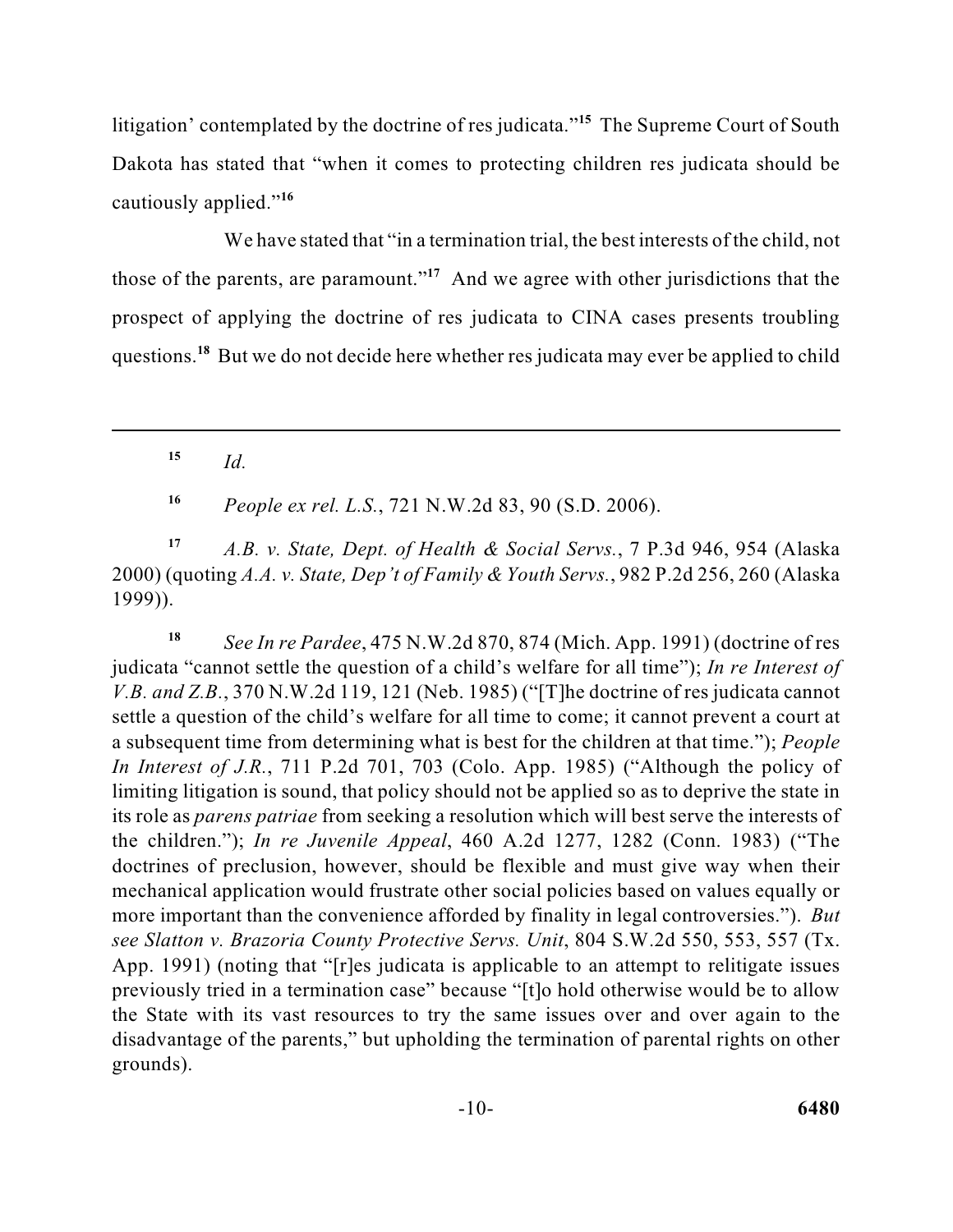welfare cases in Alaska because, in this case, Kent did not meet his burden of showing that the elements of res judicata are satisfied.

# **2. OCS's second petition to terminate Kent's parental rights is not barred by res judicata because it raised new material facts.**

 The superior court agreed with Kent that OCS "should not be permitted to just file a termination petition without new facts," but it denied Kent's motion to dismiss were new facts was based on: (1) psychological evaluations that had not been conducted at the time of the first trial; (2) new facts set forth in the GAL's November 25, 2008 not demonstrated any willingness for reunifying with his son since his failed trial home because it found that "we do have new facts here." The court's conclusion that there report — including Naomi's relapse and re-incarceration; and (3) the fact that Kent had transition in May 2007.

 He argues the psychological examinations conducted after the first decision "relied on Kent concedes that res judicata would not bar a second petition for termination "*if there are material new facts that arise in the interim*."**<sup>19</sup>**(Emphasis in original.) But he argues that "nothing new occurred as respects" him and "[t]here was not one point regarding the father that the state could not have raised in the first trial." facts and circumstances in existence at the first trial, and therefore their reports were not new information or a changed circumstance." He also argues that the new facts regarding Naomi's relapse are "irrelevant points" with respect to whether his own

<sup>&</sup>lt;sup>19</sup> Kent also conceded at oral argument that if there are new material facts a proceedings. *See In re Newman*, 619 P.2d 901, 905 (Or. App. 1980) ("[W]hen a second court should consider the entire record, not just what occurred subsequent to the initial termination proceeding is not itself barred, the proof is not limited by res judicata or collateral estoppel principles to facts or evidence which was not considered in, or which came into being after, the first proceeding.").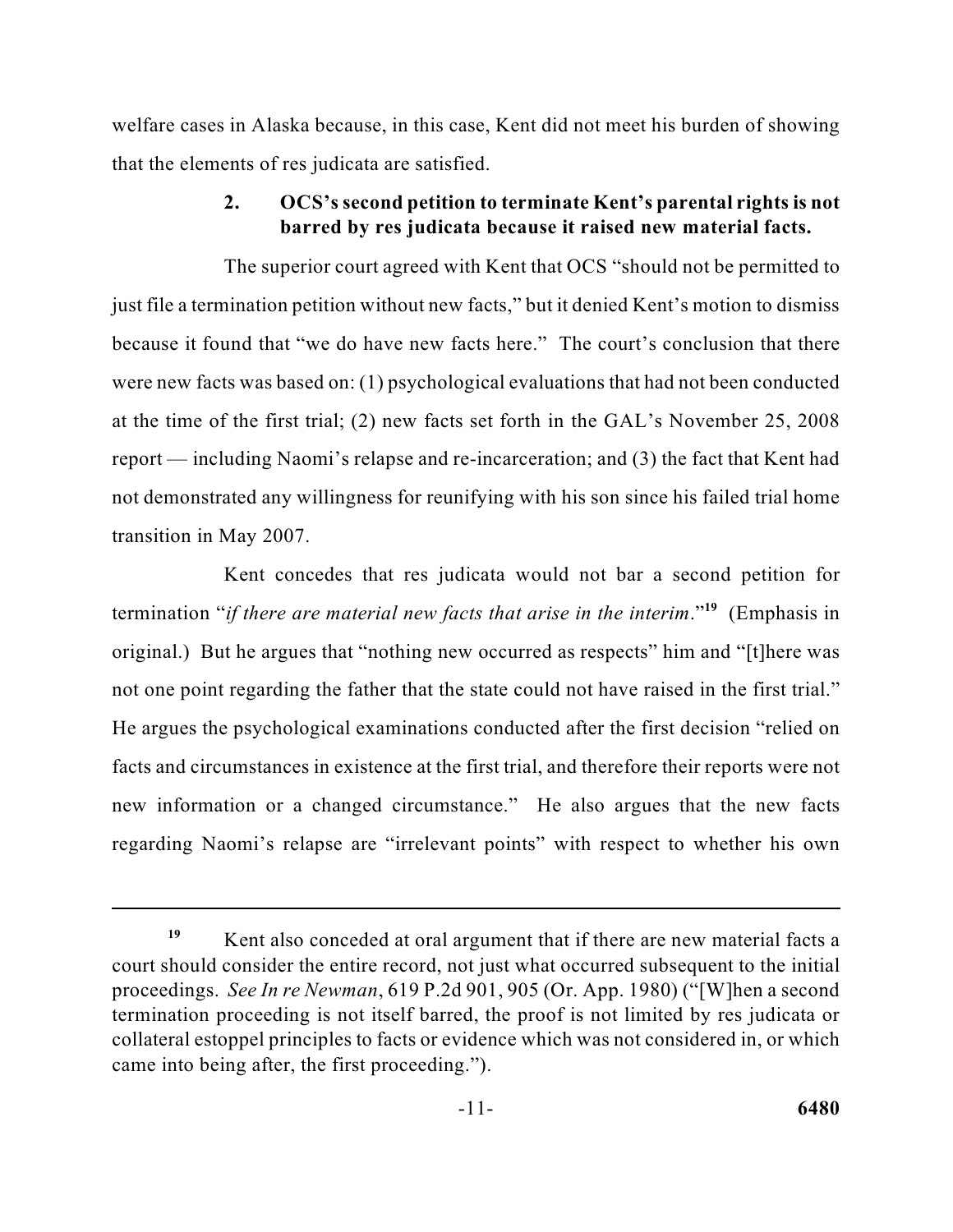parental rights should be terminated. OCS and the GAL counter that the third element of res judicata is not met here because new material facts did develop between the time the first petition was denied and the time the second petition was granted.

 We do not agree with Kent that no new material facts arose after the first not been performed at the time of the first trial. The report makes specific reference to, develop relationships at school and adjust to the demands of Kindergarten." Dr. Glass stronger while his relationship with his biological parents became more attenuated. She stability he has had in his life" and expressed her opinion that "to change this would be "[h]e is in a home where the potential for him to be able to trust is huge, both in his foster placement would cause him serious emotional damage, Dr. Glass testified that it would. petition that could serve as the basis for a second petition. In the second trial, the superior court considered Dr. Glass's psychological examination of Kenny, which had and relies upon, facts and developments that occurred after the first trial, including Kenny's evolving needs. Dr. Glass emphasized that Kenny was about to enter kindergarten and opined that "[t]he primary focus at this moment needs to be upon preparing [Kenny] for the major developmental change which will occur when he enters school." She emphasized that "it is tremendously important for [Kenny] to have a structured, stable home that is supportive of his ability to start school." And she expressed concern that "instability would likely compromise his ability to appropriately also recognized that Kenny is well-bonded to his foster family, that the foster family wishes to adopt him, and that with the passage of time his bond to his foster family grew found that Kenny's living arrangement with his foster family represents the "first damaging to his emotional development, and ability to trust and form healthy relationships." Dr. Glass concluded that Kenny "needs stability right now," and that parents and his siblings." When asked if removing Kenny from his nearly three-year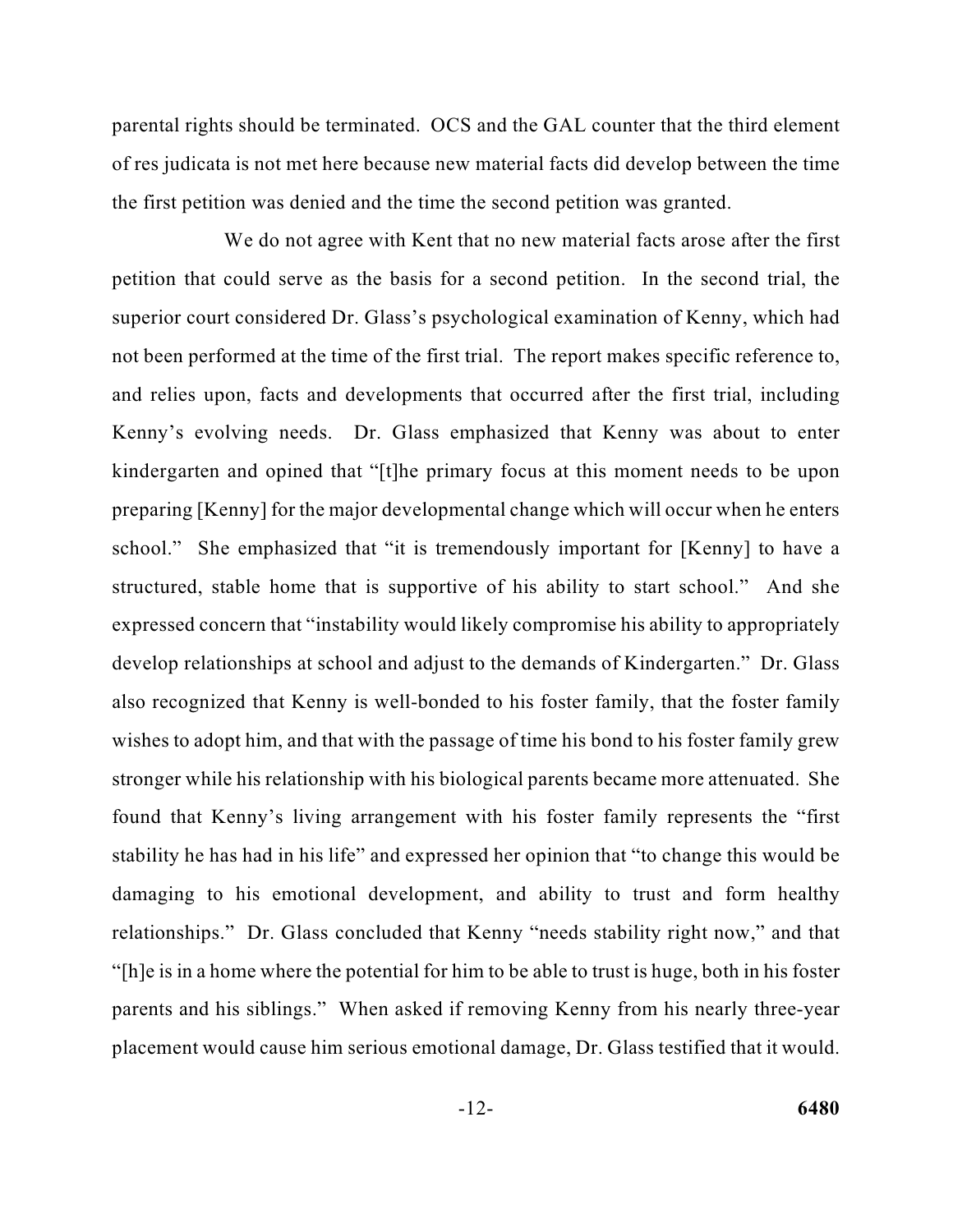She also expressed concern over whether Kenny could afford to wait until his mother was released from prison. She testified that, given his emotional state, such a delay "would be very unhealthy for him" and "it would likely cause significant harm for him."

Dr. Glass also offered opinions relating to Kent that were not available at the first trial. Based on her examination of Kenny and Kenny's failed placement with Kent, she opined, "[i]t is questionable whether his biological father should continue to be involved at all with [Kenny]." Dr. Glass also testified that Kenny told her that he did not trust his dad.

 "remain[s] unavailable to parent, based on incarceration, neglect, drug and alcohol use" and the fact that "[w]hile incarcerated [he] has [not] made adequate arrangements for the Kent's continued course of conduct — his failure to improve as a parent and his continued inability to provide a stable environment for Kenny — serves as another independent basis supporting the second petition and the superior court's decision. At the conclusion of the first trial, the superior court found that Kent was "unavailable to parent [Kenny] at the present time" and noted that Kent "was given the opportunity to reunify with [Kenny]" but that this attempted placement failed. The court found that Kent had "not sufficiently shown any long-term success living in an unstructured environment to warrant return of [Kenny]," and concluded that he child."

 Kent presented no evidence at the second trial to rebut the superior court's other than the fact he's still in treatment, . . . so we're still in a spot where [Kent] has not completed his case plan." The court found that Kent was still not "available at this time The court concluded that "[Kenny] can't wait." Kent fails to recognize that the passage earlier findings, leading the court to remark that it has not "seen anything from [Kent] to parent," and it did not "have an impression[] of when he'll be available to parent."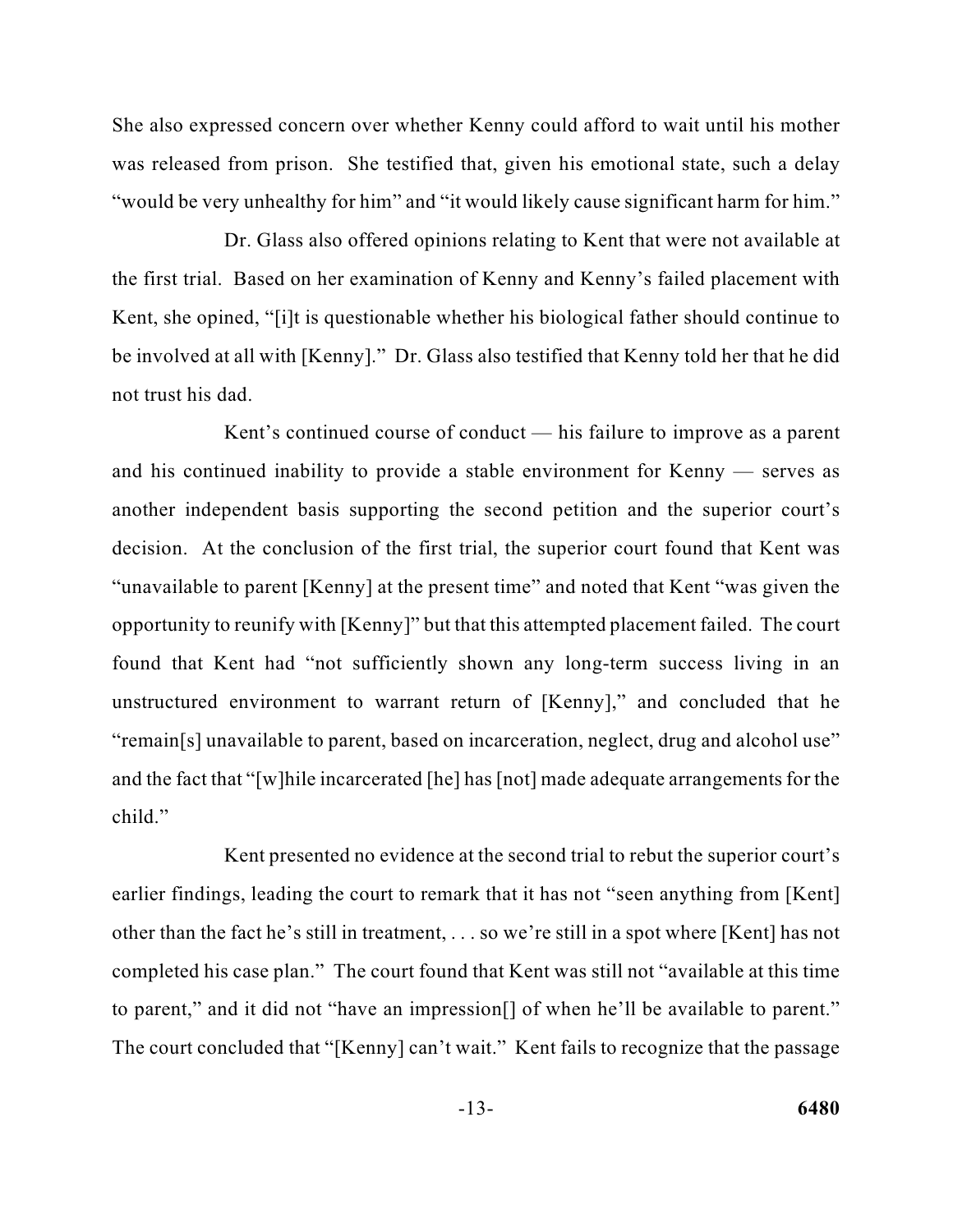of time alone can have significant consequences if the developmental needs of a child as young as Kenny are not being met.

 children at risk of living in perpetual limbo. At the second trial, the court had even less a reasonable time. Both were facing potential multi-year periods of incarceration before failed [Kenny] and failed in a timely manner to demonstrate that they can put [Kenny's] stability should not be put on hold indefinitely while the child's parents seek to rectify the circumstances that cause their children to be in need of aid.<sup>21</sup> Kent's res judicata changed between 2008 when the court denied the first petition and 2009 when the court granted the second petition. But he fails to recognize that the passage of time — without Kent's continuing unavailability and inability to parent Kenny is new evidence that supports  $OCS$ 's second petition.<sup>20</sup> To decide differently would place reason to expect that the parties' circumstances might allow them to parent Kenny within they could even begin to work towards reunification with Kenny. And the GAL's November 28, 2008 permanency report noted that Kenny "has waited 30 months for [Kent] and [Naomi] to address issues that put him at risk" and that "[b]oth parents have needs first." We have repeatedly recognized that a child's need for permanence and argument is premised on his view that the family's circumstances had not appreciably corresponding progress on his case plan — provides support for the court's decision that termination of paternal rights is now warranted.

**<sup>20</sup>***See In re A.S.*, 752 P.2d 705, 711 (Kan. App. 1988) ("Future changes that would justify reviewing evidence considered in prior termination proceedings could be triggered by nothing more than a continued course of conduct, *i.e.*, a failure to change or to improve as a parent.").

**<sup>21</sup>***See, e.g.*, *J.H. v. State, Dept. of Health & Social Servs.*, 30 P.3d 79, 87 (Alaska 2001).